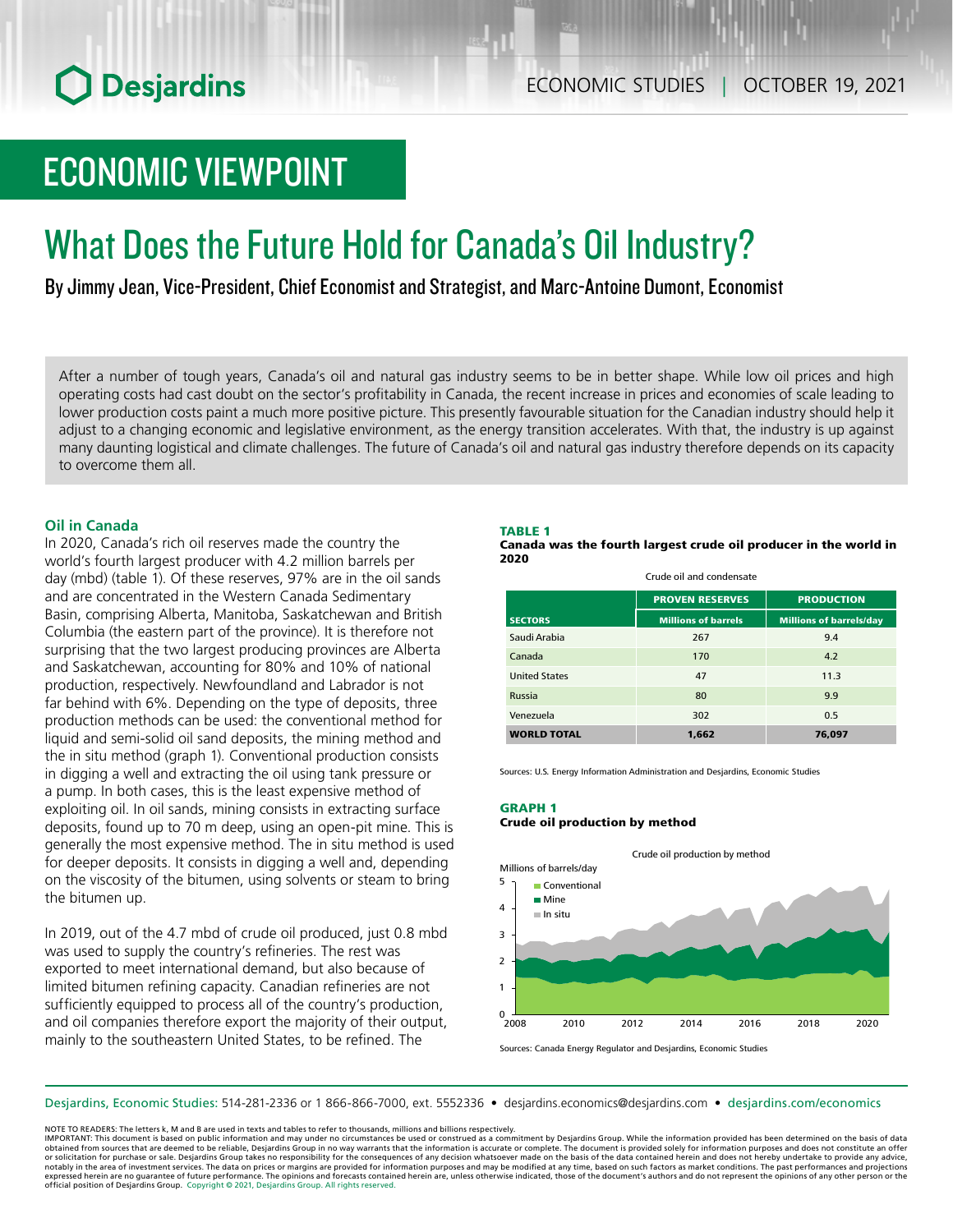consequences on exports are notable, as the crude oil has accounted for 13% of all Canadian exports over the past decade (graph 2). The oil and natural gas industry therefore plays a leading role in Canada's economy. In 2020, it added C\$104B to the GDP, or 5.6%, in addition to creating 60,000 jobs directly related to oil and natural gas extraction. In Alberta, this industry contributes 26% to its GDP. The health of the oil industry is therefore a determining factor in Canada's economic growth.







A [study by the Canadian Energy Research Institute](https://ceri.ca/studies/low-crude-oil-prices-and-their-impact-on-the-canadian-economy) on the impact of oil prices on the country's economy determined that a gain of a single dollar for West Texas Intermediate (WTI) translates into a cumulative increase of C\$1.7B in Canada's GDP over a seven-year horizon. The effects of a fluctuation in oil prices are broad, influencing investment, the exchange rate, employment and government revenue, but are also uneven and vary from province to province. Alberta, Saskatchewan and Newfoundland and Labrador would be negatively affected by a drop in oil prices. Conversely, the study shows that Ontario and Quebec would benefit from the price drop. This contrast is due to the provinces' varied economic structures and the close relationship between the price of a barrel of oil and the Canadian dollar exchange rate (graph 3). Because of oil's significance in exports, a long-lasting variation in its price strongly influences domestic demand in Canada through investment in the oil sector and changes in household and government income, particularly in producing provinces. A decline in oil prices is therefore generally accompanied by a depreciation in the loonie, and vice versa. Consequently, producing provinces are negatively affected by falling oil prices (lower revenue and investment). The other provinces benefit from lower energy costs and greater competitiveness of their exports due to the lower exchange rate, which has a positive effect on their economy. Although the effect of lower crude prices heterogeneous among the provinces, the overall effect remains negative, causing a slowdown in the Canadian economy, even a decline as in 2015. By contrast, an increase would be beneficial for the Canadian economy.

# GRAPH 3

Close relationship between the price of oil and the value of the Canadian dollar



Sources: Datastream and Desjardins, Economic Studies

Canadians are major consumers of oil and natural gas, with per capita consumption hitting approximately 250 kilojoules in 2019, according to the Canada Energy Regulator (CER). Alberta is by far the biggest consumer in the country, due mainly to its industrial demand, with 40% of national demand, followed by Ontario with 26% and Quebec with 10% (graph 4). In total, over 50% of consumption comes from the industrial sector, followed by the transportation sector with 27%. As for petroleum products, the demand follows traditional distribution, meaning that gasoline, liquefied petroleum gas and ethane as well as diesel are the most consumed products, with 30%, 15% and 10% of the domestic demand, respectively (graph 5 on page 3).

#### GRAPH 4 The industrial sector accounts for the majority of oil and natural gas consumption



Sources: Canada Energy Regulator and Desjardins, Economic Studies

# **An Industry Hit Hard by the Pandemic**

As a result of the major economic shock and changes in transportation habits caused by the pandemic in the spring of 2020, global demand for oil suddenly plummeted approximately 30%. The consequences of this slump were considerable for Canada: an 87% plunge in the price of Western Canadian Select (WCS), an 18% drop in exports, a significant reduction in production of around 1 mbd and even the temporary closure of refineries such as Come by Chance in Newfoundland and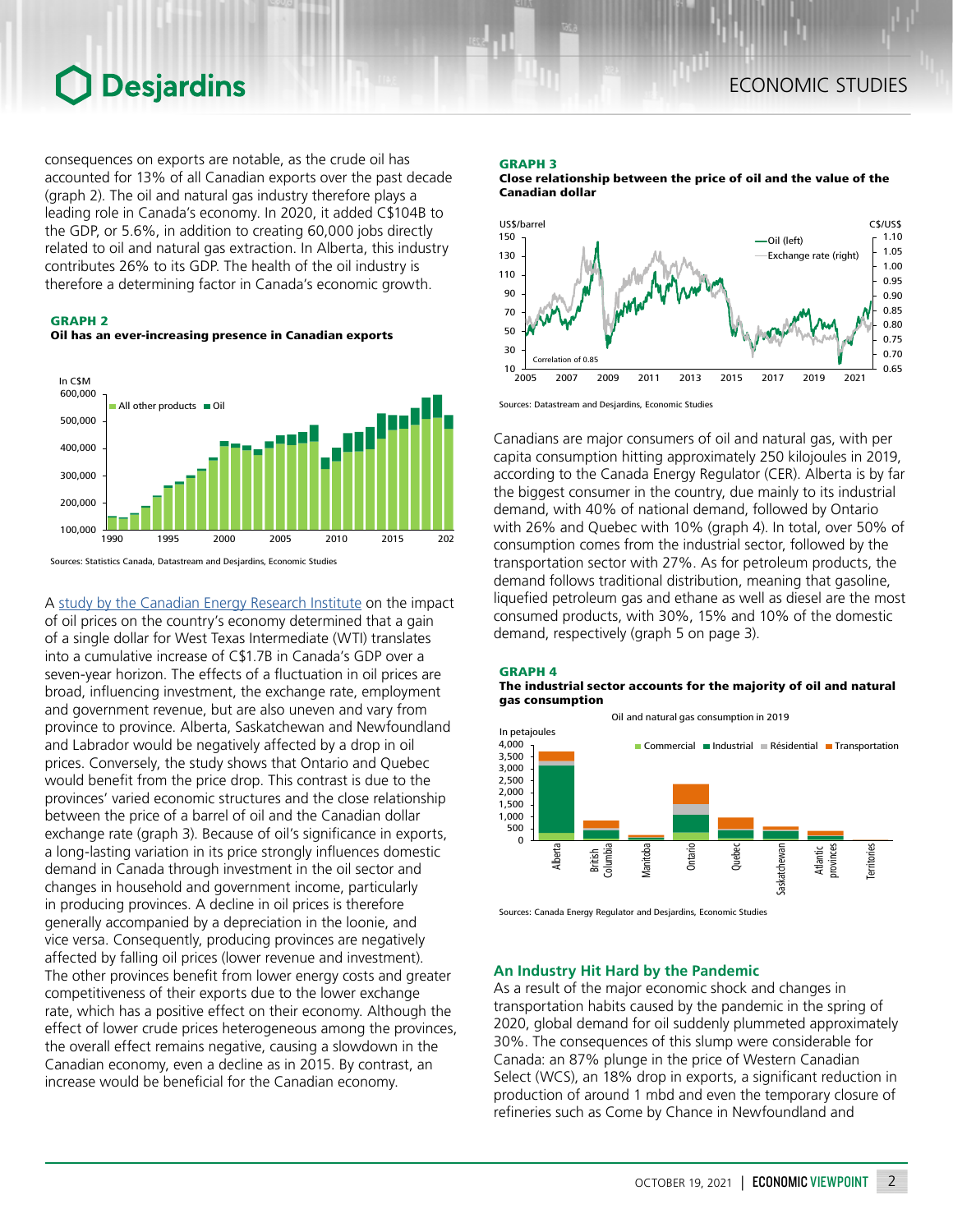#### GRAPH 5

Gasoline accounts for the largest share of oil demand in Canada



Sources: International Energy Agency and Desjardins, Economic Studies

Labrador. In addition, the industry's widespread slowdown reduced the number of operating drills to a level not seen in more than 50 years. As mentioned in our *[Economic Viewpoint](https://www.desjardins.com/ressources/pdf/pv210825-e.pdf?resVer=1629901987000)* on the recovery of the Canadian economy, in May the oil and natural gas industry was at 97% of its pre-pandemic level from February 2020 (graph 6). The gradual recovery in oil demand and prices supported this industry's recovery. Even though a recovery had been expected, many doubted the speed and force with which it would occur.

#### GRAPH 6

Amid elevated oil prices, the industry's recovery continues



Sources: Statistics Canada, Canada Energy Regulator and Desjardins, Economic Studies

It bears remembering that this industry was fragilized by the 2014–2016 oil price crash. The rise of the American shale industry and the negative outlook for oil demand at the time had placed the market in a glut, sinking prices. Saudi Arabia then wanted to take advantage of the situation to intimidate its competition—the United States, Russia and Iran—by deepening the price plunge by increasing its production. This price war reduced the price of a barrel of WTI from US\$100 to US\$25. In a context where producers depended on high prices to stay profitable, the Canadian oil industry went through some difficult years, with losses climbing up to C\$19B according to Statistics

Canada (graph 7). These losses have only been beaten once since, during the pandemic, due to the exceptional impact of containment measures and the major downturn in the economy.

# GRAPH 7 High production costs have hurt the sector's profitability



Sources: Statistics Canada and Desjardins, Economic Studies

As a result, once the dust had settled and a new price level for oil was set, Canada's oil industry faced three major immediate challenges. The first was to cut operating costs, primarily those associated with the development of oil sands, which were no longer viable for a price close to US\$55 a barrel. The second was to increase oil transport capacity in order to sustain production and export growth. The last challenge was to encourage investment, which had decreased significantly, while stabilizing the industry's debt in order to maintain some flexibility for future projects.

# **Lower Operating Costs**

The [analysis conducted by the Government of Alberta](https://open.alberta.ca/dataset/13ab3f73-6e4e-4aac-b56b-bff38800aa65/resource/e5c850e9-d479-494c-9343-284320d10ac7/download/2019-06-economic-spotlight.pdf) on the oil industry's response to lower oil prices reveals a decrease in operating costs for companies working in the oil sands from 2014 to 2018. The main factor for mine production was the decrease in labour costs by US\$3.30 a barrel (graph 8 on page 4). First, this reduction came from deep job cuts (graph 9 on page 4), but also a number of major restructurings to raise worker productivity and maximize economies of scale. In addition, the renegotiation of service contracts and the improvement of procurement with suppliers led to additional reductions of US\$2.10 and US\$1.20 a barrel, respectively. In total, the cost of mine production was reduced by US\$7.90 a barrel from 2014 to 2018. For in situ production, which already had lower operating costs, the total decrease was US\$7.20 (graph 10 on page 4). Because of heavy natural gas use in this type of production, the lower price led to a drop of US\$2.80 a barrel. Just like mine production, the renegotiation of service contracts and better equipment procurement shaved off a combined US\$2.30 a barrel. During the pandemic, Canadian oil companies did not put their efforts to reduce operating costs on hold. Hit once again by a steep drop in oil prices, the industry continued to maximize the efficiency of its workforce with new economies of scale, this time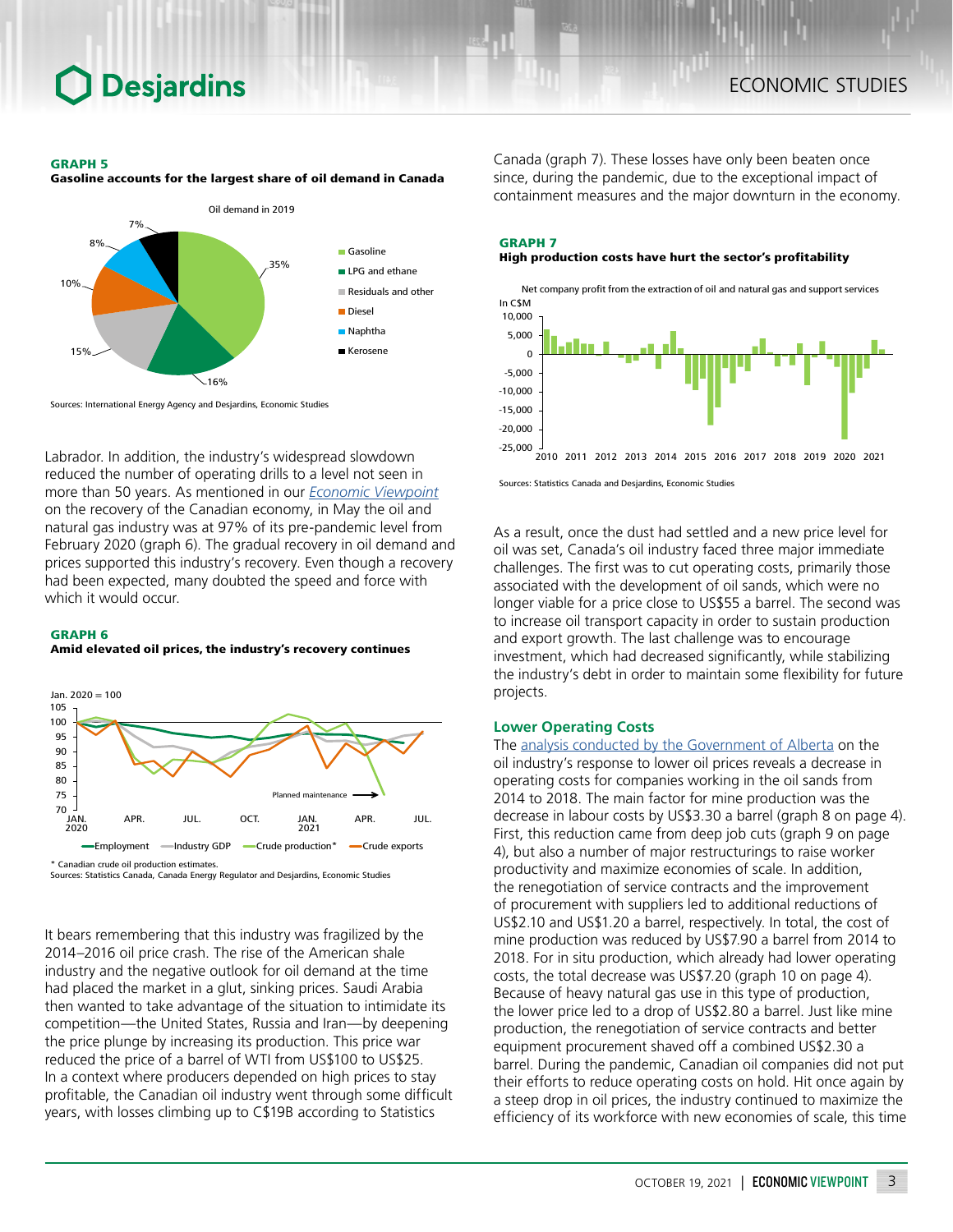#### GRAPH 8

Significant reduction in labour costs



Sources: Government of Alberta, Alberta Energy and Desjardins, Economic Studies

### GRAPH 10 Low natural gas prices benefited in situ facilities



Sources: Government of Alberta, Alberta Energy and Desjardins, Economic Studies

among office workers. Although that meant further job cuts, the economic disruptions caused by the pandemic are still blurring the data too much to settle on a precise number.

One of the main factors behind the reduction in production costs is the merging of production chains, making economies of scale possible, particularly in terms of workforce, service suppliers, equipment procurement and infrastructure. The pandemic accelerated this trend, which had already been in place since 2014, due to the abundance of liquidity and low financing costs for the industry. The rise in oil prices and government support measures meant that oil companies had large sums of cash available, in addition to being able to borrow at low interest rates. New mergers, such as Cenovus Energy with Husky Energy and SECURE Energy Services with Tervita Corporation, therefore contributed to the economies of scale.

## **Although Better, Transport Capacity is Still Limited**

The main logistical hurdles in transporting oil have to do with the Western Canada Sedimentary Basin. Given that the development sites are inland, the two most widely used means of transport are pipelines and rail. However, pipelines are far more advantageous from a commercial standpoint because the associated transport

#### GRAPH 9 Jobs never recovered to pre-2014 levels



Sources: Statistics Canada and Desjardins, Economic Studies

costs are a fraction of those of rail. The industry therefore tends to prefer using and developing the pipeline network over the rail network. The limitations of these networks were nevertheless tested in 2018. With the pipeline network operating at full tilt, the drop in price made exports by rail too expensive, causing the Canadian price per barrel to fall US\$20 (graph 11). As a result, the Government of Alberta had no choice but to impose production limits until the situation normalized. Although the pipeline network's capacity increased by more than 6% between 2015 and 2018 and other projects were under development, this increase was insufficient to offset the 22% growth in production from the basin (graph 12 on page 5). This race between the transport network and production is not new; 2018 simply made the winner clear. The industry and the governments involved kept up their efforts, which resulted in an additional increase in





Sources: Datastream and Desjardins, Economic Studies

pipeline transport capacity of just under 7% from 2018 to 2020. The main pipelines that saw growth since 2015 are Enbridge Canadian Mainline, with 17%, and Express Pipeline, with 11%. Although the network was expanded, developing new pipelines or extending existing ones is no easy task, something made clear by the case of Keystone XL. This pipeline, which was supposed to run from Alberta to Texas, had been initially rejected by President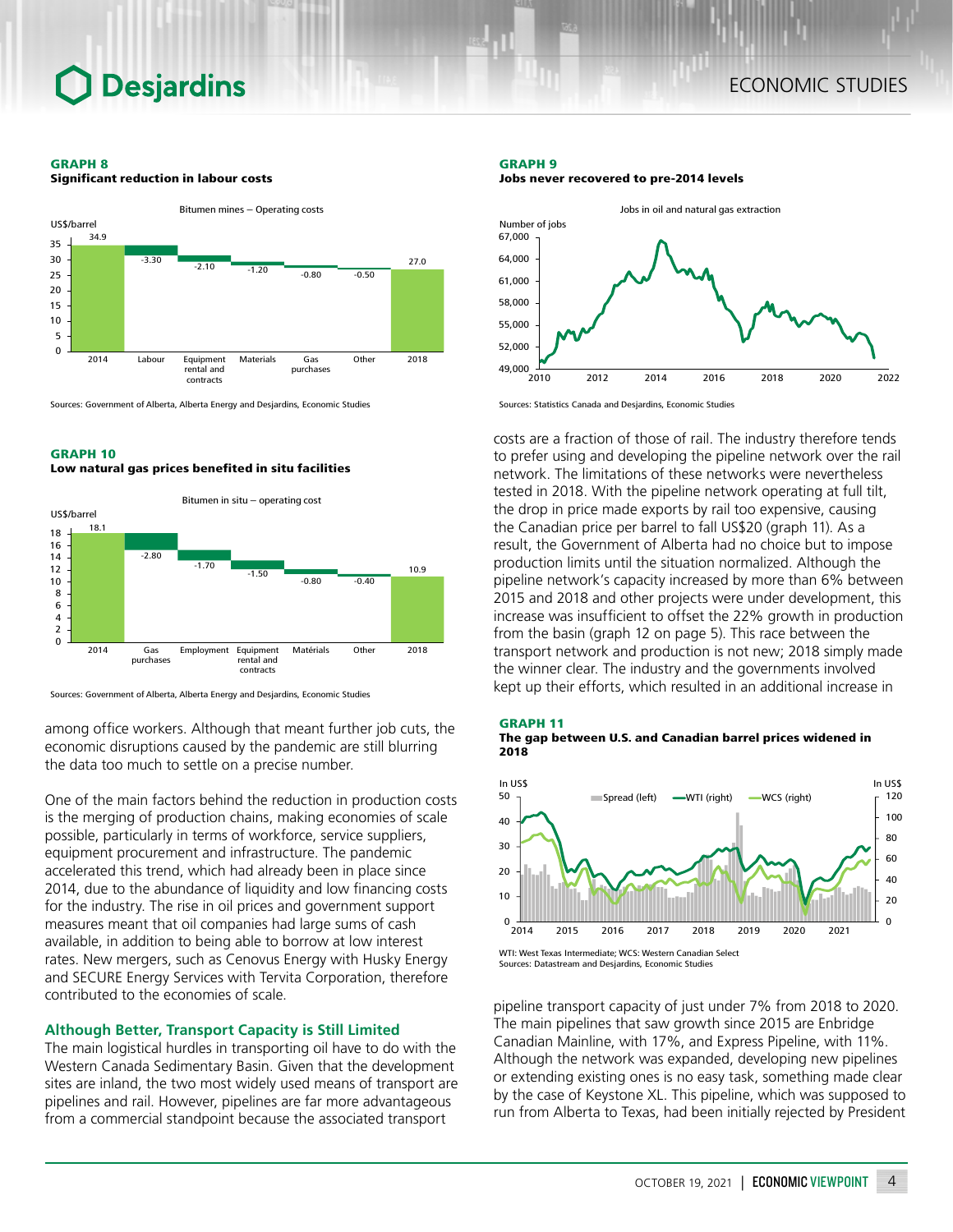#### GRAPH 12





Barack Obama, only to be authorized by Donald Trump via an executive order, a decision that was overturned very recently by Joe Biden shortly after he took office. Opposition to such projects is generally stiff due to environmental issues, which may complicate and slow the expansion of the pipeline network. Nevertheless, with a increased oil transportation capacity and production since the start of the pandemic, Canada now has excess transport capacity.

## **A New Investment Strategy**

Investment in the oil and natural gas industry has struggled for the past few years. High prices in the past had buoyed Albertan capital spending, which amounted to approximately C\$60B in 2014 (graph 13). Although the 2014–2016 oil price plunge was the main reason behind the 56% decline in investment, the rise in oil prices was not followed by a similar increase in investment. Capital spending actually experienced two annual declines of 10%, in 2018 and 2019. In the years following the oil price plunge, Canadian producers prioritized reducing production costs to the detriment of developing new mining sites. The objective of investment in the oil sands in recent years has therefore been to maintain and improve existing facilities. Moreover, oil sand facilities have a very low depreciation rate, meaning that mining and in situ facilities have an estimated lifespan of 20 to 40 years, compared to approximately 1 year for conventional wells. Which require further digging after that period. Since the initial capital cost is much higher than the cost of maintaining production (table 2) and the development of new sites has slowed down, the value of investments has become smaller. This strategy also enabled the Canadian oil industry to consolidate its debt. Producers are therefore less exposed to economic ups and downs and have greater financial leeway to comply with new environmental regulations.

The energy transition also influences what investments many companies and governments choose. First, large sums are allocated to research and deployment of key technologies, such as carbon capture and storage, methane emission reduction and energy efficiency improvement. Natural Resources Canada

#### GRAPH 13

Capital spending in Alberta's oil industry struggles to increase



WTI: West Texas Intermediate; \* Capital spending is estimated. Sources: Alberta Energy, Canadian Association of Petroleum Producers, Datastream and Desjardins, Economic Studies

#### TABLE 2

#### Ranking based on unconventional oil versus conventional oil development

| <b>PRODUCTION</b><br><b>TYPE</b> | <b>INITIAL</b><br><b>INVESTMENT</b> | <b>RECOVERY</b><br><b>RATE</b> | <b>RATE OF DECLINE IN</b><br><b>PRODUCTION</b> |
|----------------------------------|-------------------------------------|--------------------------------|------------------------------------------------|
| Mines,<br>oil sands              | Very high                           | Very high                      | Very low                                       |
| In situ,<br>oils sands           | High                                | High                           | Low                                            |
| Conventional                     | Moderate                            | Low                            | High                                           |

Sources: Alberta Treasury Board and Finance and Desjardins, Economic Studies

(NRCan) has invested C\$83M since 2011 through its various green funding funds to support the industry's decarbonization efforts. The value of projects in which NRCan is involved totals C\$230M.1 Second, the industry is gradually modifying the structure of its production chain to promote cogeneration and electrification of its facilities. This involves using the heat waste during production to generate electricity and using electricity from clean sources or cogeneration to run facilities, with the aim of reducing the carbon footprint.

# **Economic Outlook for the Industry**

Although the International Energy Agency (IEA) predicts that global oil demand will continue to grow in 2022 (graph 14 on page 6), the gradual transition from fossil fuels to renewable energies could limit the potential for growth in demand in subsequent years, especially in advanced economies. In its reference scenario for Canada based solely on public policies already in place, the CER foresees slight growth of 5% in oil and natural gas demand by 2030. However, in its scenario where the

<sup>1</sup> Includes projects and technologies on carbon capture, use and storage, the reduction of methane and volatile organic compound emissions, and unconventional oil.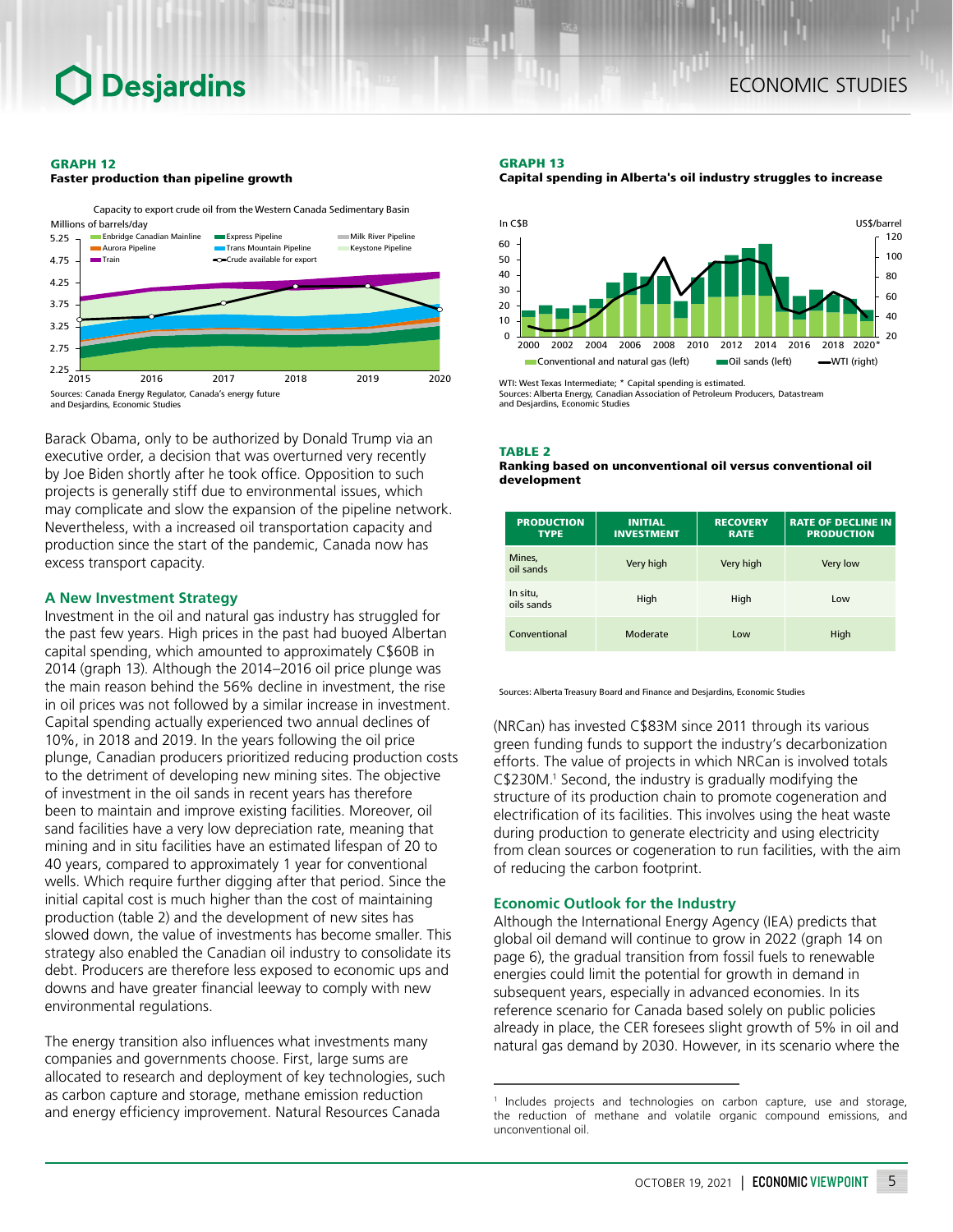GRAPH 14 Growth in global demand for oil in 2022



IEA: International Energy Agency; OECD: Organisation for Economic Co-operation and Development Sources: IEA and Desjardins, Economic Studies

energy transition accelerates, the demand falls 3% by 2030, due notably to the electrification of transport networks (graph 15). In the United States, the U.S. Energy Information Administration (EIA) predicts that U.S. the demand for oil and natural gas will grow by a little under 10% by 2026, then plateau until the early 2030s (graph 16). This is due to improved energy efficiency, leading to better performance while using less fuel, as well as the gradual electrification, especially in the residential and transport sectors. Growth in the coming years will come from the expansion of the industrial sector that will be greater than the gains in energy efficiency. It should also be noted that this scenario does not include the ambitious green investment plan proposed by the Biden administration. Joe Biden's presidency contrasts with Donald Trump's, considered to be more pro-oil, and a acceleration of the decarbonization efforts could further limit U.S. demand. Nevertheless, North American energy needs remain high in all these scenarios and should therefore continue to be a major pillar of Canada's oil industry, without necessarily being an engine of growth.

Although the outlook for North American demand is uncertain, the outlooks of emerging economies are more favourable. The IEA predicts that India's and China's consumption will be the main driver of growth in global demand. Also, the inflexion point of their demand is unclear. The Chinese government estimates its to be around 2026, but it would more likely be beyond 2030. The outlook is similar for India. Again, the speed of the energy transition will be a determining factor in the change in their respective demand.

The CER therefore predicts that Canada's oil production will advance 25% in the reference scenario and 13% in the evolving scenario (graph 17). In both cases, the majority of the growth would come from the oil sands. However, this increase depends on greater pipeline network capacity. At the time of writing, only two major projects were under construction, namely TMX, which is slated for 2022 and would add 0.54 mbd, and Enbridge Line 3, which is slated for late 2021 and would add 0.33 mbd. As previously mentioned, Keystone XL was cancelled, preventing

#### GRAPH 15

An uncertain future for final demand for Canadian oil and natural gas



Sources: Canada Energy Regulator and Desjardins, Economic Studies

#### GRAPH 16

Moderate growth in U.S. demand for oil and natural gas in the reference scenario



Sources: U.S. Energy Information Administration and Desjardins, Economic Studies





Sources: Canada Energy Regulator and Desjardins, Economic Studies

the potential addition of 0.83 mbd. The pipeline network could therefore reach full capacity in 2032 in the reference scenario (graph 18 on page 7). Moreover, the transport capacity of other pipelines is maintained constant in these forecasts, not taking into account the maintenance, replacement and ageing of existing lines. The development of the transport network will thus be decisive in the Canadian industry's capacity to exploit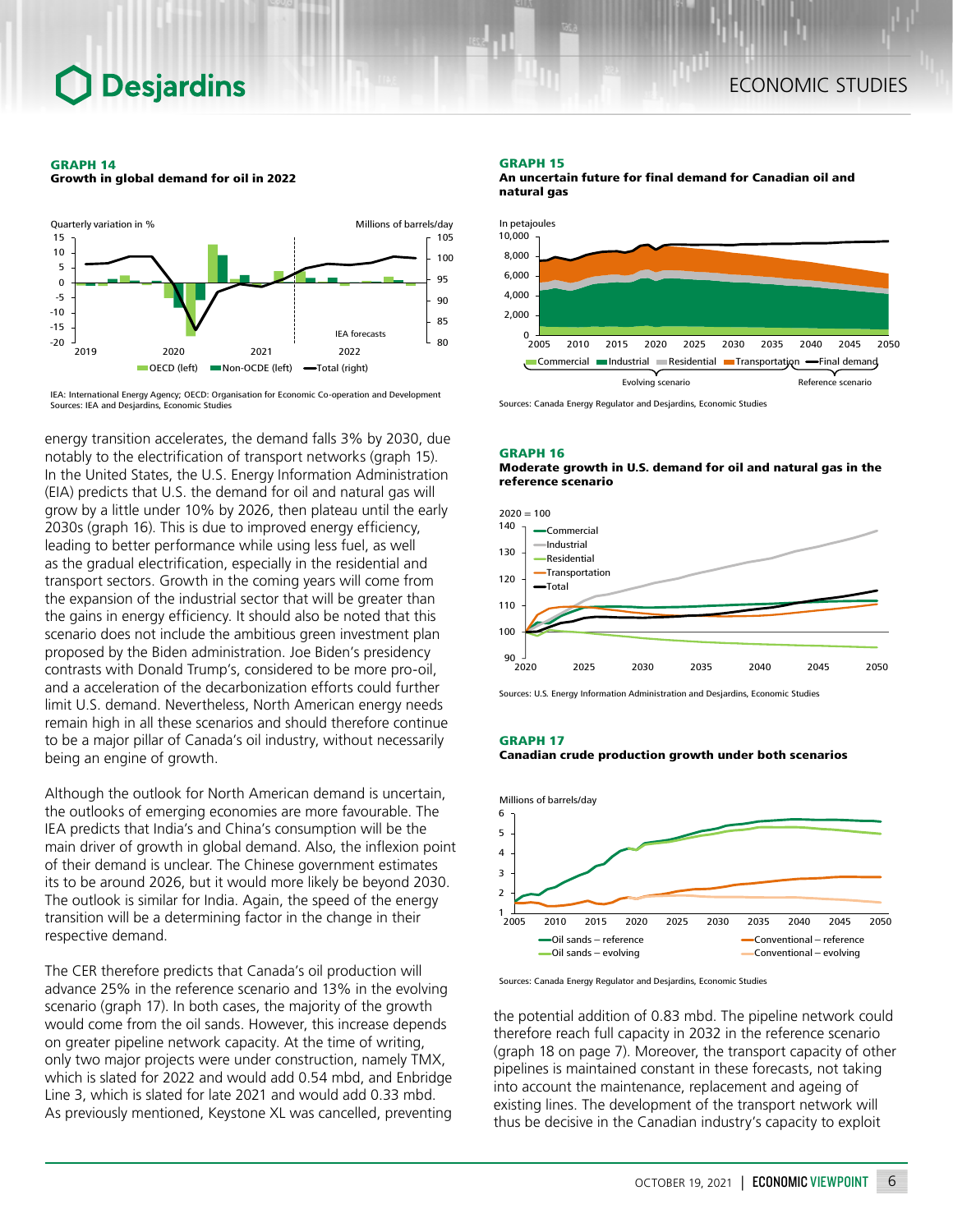### GRAPH 18



The pipeline network could reach full capacity in the event of rapid production growth

Sources: Canada Energy Regulator and Desjardins, Economic Studies

the Asian market. For the time being, the transport issues are preventing the surge of exports to this continent. Many pipeline projects are nevertheless already under development. In 2020, NRCan identified 127 planned projects or under construction, representing approximately C\$392B for the 2021–2030 horizon (graph 19). Although many sectors show declines for 2020 because of this atypical year, an increase has been noted in the number and value of pipeline projects. However, the fallout from the cancellation of the Keystone XL will have to be watched for 2021.

Canadian producers will also need to modernizing their equipment and facilities to significantly reduce their greenhouse gas emissions. Although progress has already been made in this regard (graph 20), the industry will have to step up its efforts and investments to further reduce its emissions. These reductions will, first and foremost, help combat global warming and also make Canadian oil a premier resource on the market. More and more consumers, governments and companies include environmental consequences in their consumption and investment decisions. Cleaner and more responsible oil would become an asset, if not a necessity, for the development of this industry. Moreover, the industry will have to keep its production costs low to offset the rising costs associated with environmental protection and the probable withdrawal of government subsidies, those not in line with decarbonization objectives. Other factors could put upward pressure on production costs, such as the rise in natural gas prices, if it proves to be long-lasting, as this resource is a major input for in situ production.

# **In conclusion: the industry will need to find a way to be part of the solution**

In this *Economic Viewpoint*, we have reviewed the shocks that have hit the Canadian energy industry, and the way producers have responded. What emerges is that the painful episode of the

### GRAPH 19 Increase in pipeline projects in 2020



Sources: Natural Resources Canada and Desjardins, Economic Studies

#### GRAPH 20 Further reductions will be required to achieve carbon neutrality



Sources: Régie de l'énergie du Canada and Desjardins, Economic Studies

2014-2016 oil shock forced the industry to generate efficiencies so that it could be profitable even with WTI prices around US\$50 to US\$60 per barrel. This has allowed the Canadian oil sector to better weather the pandemic shock, even though significant losses were incurred in the early months of the pandemic. The recovery in prices, productivity gains and a better financial situation put the sector in good shape currently. However, logistical and climatic challenges remain. As we discussed in an *[Economic Viewpoint](https://www.desjardins.com/ressources/pdf/pv190821-e.pdf?resVer=1566394854000)* a few years ago, the social cost of carbon tends to increase over time. A recent [IEA study](https://www.iea.org/reports/net-zero-by-2050) stated that one way to achieve the goal of zero net greenhouse gas emissions by 2050 (as per the 2015 Paris Agreement) would be to stop all new oil and gas exploration now. How realistic that scenario is has been up to debate, especially since there is a long way to go before renewable energies are able to take over, either at the production or the consumption level<sup>2</sup>. However, the fact remains that the development of fossil fuels is becoming less and less

<sup>&</sup>lt;sup>2</sup> Goldman Sachs recently estimated the amount of annual investment needed to reach the net zero goal at US \$ 6,000 billion.